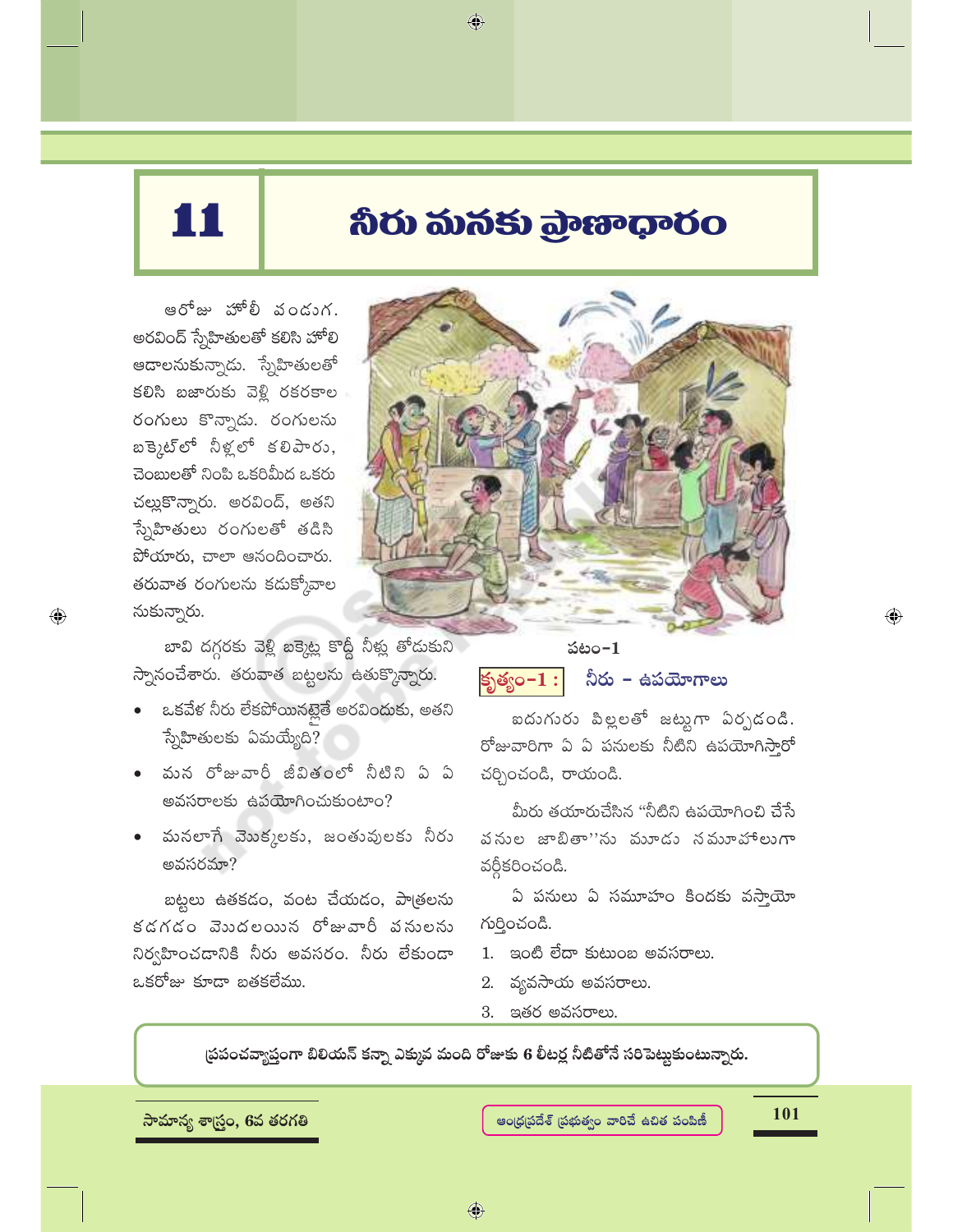

## పటం−2 : రోజువారీ జీవితంలో నీటి వినియోగం

## నీటి ఘనపరిమాణం లెక్మిద్దాం :

అరవింద్ తన ఒంటికి, బట్టలకు అంటిన రంగులను తొలగించడానికి బకెట్లకొద్దీ నీళ్లను ఉపయోగించాడు కదా! మరకలు పోవడానికి మొత్తం ఏడు బకెట్ల నీళ్లను ఉపయోగించుకున్నానని చెప్పాడు. నీటి పరిమాణాన్ని బకెట్లతో కొలవవచ్చా?

మనం నీటి పరిమాణం ఎలా కొలవగలం?

మనం రకరకాల పాత్రలలో నీటిని నిలవచేస్తూ ఉంటాం. అందుకే మనం నీటి గురించి చెప్పేటప్పుడు గ్లాసుడు నీళ్లు, బకెట్ నీళ్లు, సీసాడు నీళ్లు అని అంటూంటాం. నీటిని కొలవదానికి స్పష్టమైన (పమాణం  $\delta$ దైనా నీకు తెలుసా?

రెండడుగుల ఎత్తు (పవహించే నీరు పెద్దపెద్ద వాహనాలను సైతం కొట్టుకుపోయేలా చేస్తుంది. అందుకే వరద నీటిలో వాహనాలు నడపకూడదు.

నీరు మనకు (పాణాధారం

 $\bigoplus$ 

 $\bigoplus$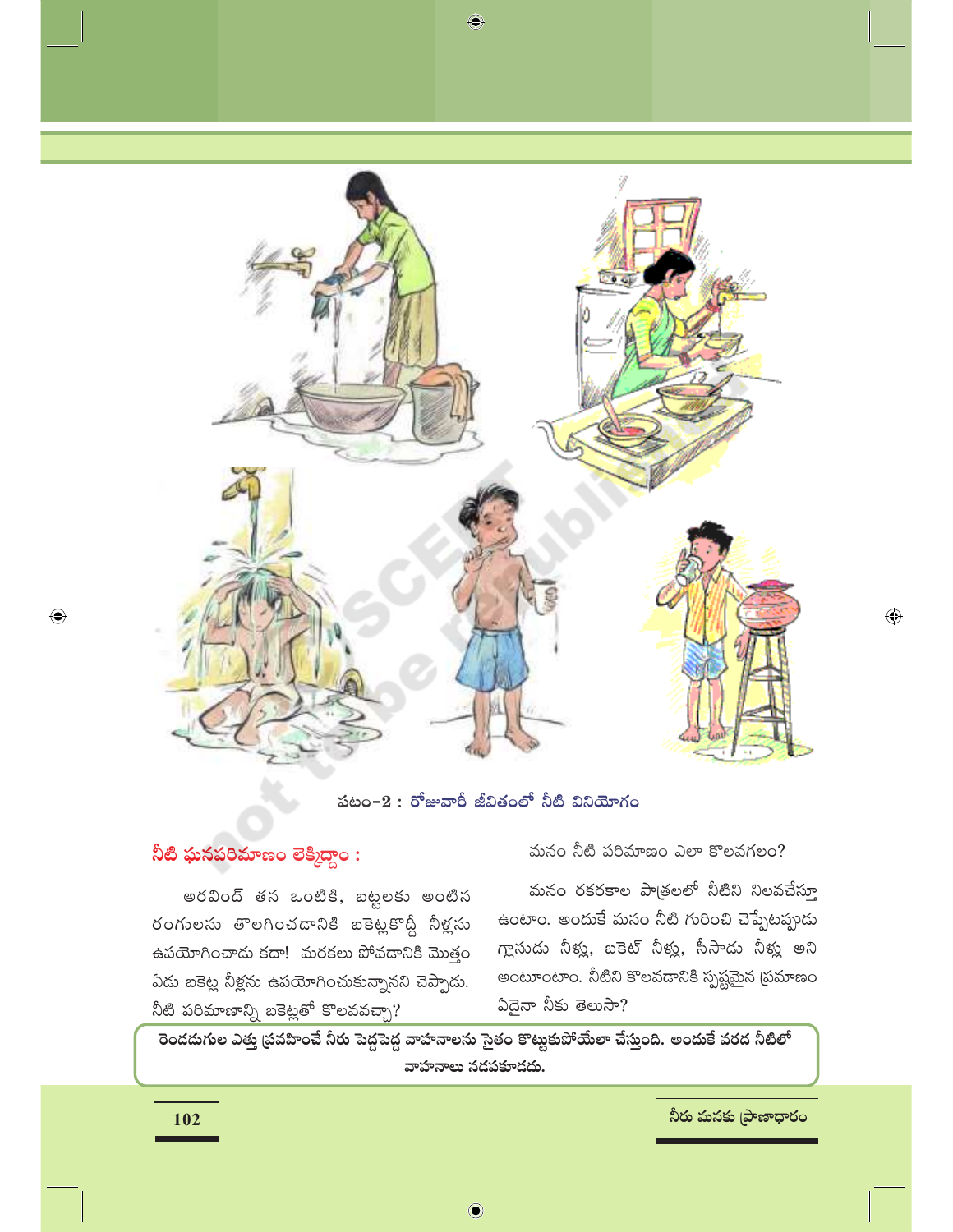## కృత్యం $-2:$

## నీటి పరిమాణం

కొన్ని ఖాళీ నీళ్ళ సీసాలను లేదా నీళ్ల పొట్లాలను దుకాణాలనుంచి సేకరించండి. వాటిమీద మ(దించి ఉన్న సమాచారాన్ని పరిశీలించండి. నీళ్ల సీసాలు / నీళ్ళ పొట్లాలు మీద ము(దించి ఉన్న పరిమాణం ఎంత ఉందో పరిశీలించండి, మీ నోట్ పుస్తకంలో రాయండి.

- అన్ని సీసాలలో / పొట్లాలలో ఒకే పరిమాణంలో నీళ్లు ఉన్నాయా?
- మీ చుట్టు పక్కల దుకాణాలలో నీళ్లు అమ్మేవాళ్లను అడిగి నీళ్ళ డబ్బాలు / సీసాలలో ఎంత నీరు ఉంటుందో తెలుసుకోండి.

#### మీకు తెలుసా?

 $\bigoplus$ 

ఇతర ద్రవపదార్థాలలాగే నీటిని కూడా లీటర్లలోను, మిల్లీలీటర్లలోను కొలుస్తారు. మీ గ్రామంలో ఉన్న నీళ్లట్యాంకులో పట్టే నీటి సామర్థ్యాన్ని లీటర్లలో కొలుసారు.

రక్షిత నీటి సరఫరా పథకంకింద మీ గ్రామంలో నీటి పంపులద్వారా వచ్చే నీరు, నీటి ట్యాంకుల నుంచి సరఫరా చేసారు. నీటిని నిలవ ఉంచే రిజర్వాయర్లలో నీటి మట్టాన్ని అడుగులలో కొలుస్తారు. వరదలు వచ్చినప్పుడు (పాజెక్టులనుంచి విడుదలచేసే నీటి పరిమాణాన్ని క్యుసెక్లలో తెలియజేస్తారు.

## ఆలోచించండి :

గాలి నీరు మనకు (పకృతి (పసాదించిన వరాలు. ప్రకృతిలో ఇవి ఉచితంగా దొరుకుతాయి. కాని (పసుతం నీటిని కూడా ఇతర వస్తువుల లాగే కొనుక్కోవలసిన పరిస్థితి ఏర్పడింది.

మీ తల్లిదం(దులను అడిగి ఇలా ఎందుకు జరిగిందో కారణాలను తెలునుకోండి. వరిష్కారాలను ఆలోచించండి.

 $\bigcirc$ 

#### మనం (పతిరోజూ ఎన్ని నీళ్లు కృత్యం- $3:$  $\triangle$ పయోగిస్తాము?

మనం వివిధ రకాల అవసరాలకు నీటిని ఉపయోగిస్తుంటాం. ఒకరోజుకు మీ కుటుంబం ఎన్ని నీళ్లు ఖర్చు పెడుతుంది? నీవు అంచనా వేయగలవా?

మీరు తెలుసుకొన్న అంచనా వివరాలను పట్టిక-1లో నమోదు చేయండి. దానితో బాటుగా మీ ఇంటిలో నీటివాడకాన్ని ఎంత వరకు తగ్గించగలరో, నీటిని ఎలా పొదుపుచేయగలరో రాయండి.

పట్టిక–1

| పని              | ఉపయోగించే<br>నీరు<br>(లీటర్లలో) | పొదుపు<br>చేసుకోగల నీటి<br>వాదకం<br>(లీటర్లలో) |
|------------------|---------------------------------|------------------------------------------------|
| తాగడానికి        |                                 |                                                |
| మూత్రశాలకు       |                                 |                                                |
| స్నానానికి       |                                 |                                                |
| బట్టలు ఉతకడానికి |                                 |                                                |
| ఇతర పనులకు       |                                 |                                                |
| ಮొత్తం           |                                 |                                                |

మీ ఇంటిలో ఖర్చుచేసే నీటి పరిమాణాన్ని లీటర్లలో లెక్కించదానికి ఇలా చేయండి. ఒక లీటరు నీళ్ళ సీసా తీసుకొని, ఒక బకెట్ నిండా నింపడానికి ఎన్ని సీసాల నీళ్లు పడతాయో లెక్కించండి. మీ ఇంటిలో వాడే గ్లాసులు, చెంబులలో ఎన్ని సీసాల నీళ్లు పడతాయో

వాతావరణ శాస్ర్రవేత్తలు 'రాదార్' (Radio Detection and Ranging) అనే పరికరాన్ని ఉపయోగించి వర్షం, మంచు మొదలైన వాటి గురించి తెలుసుకుంటారు.

సామాన్య శాౖస్త్రం, 6వ తరగతి

ఆంధ్రప్రదేశ్ (పభుత్వం వారిచే ఉచిత పంపిణీ

103

 $\textcolor{black}{\textcolor{black}{\bigoplus}}$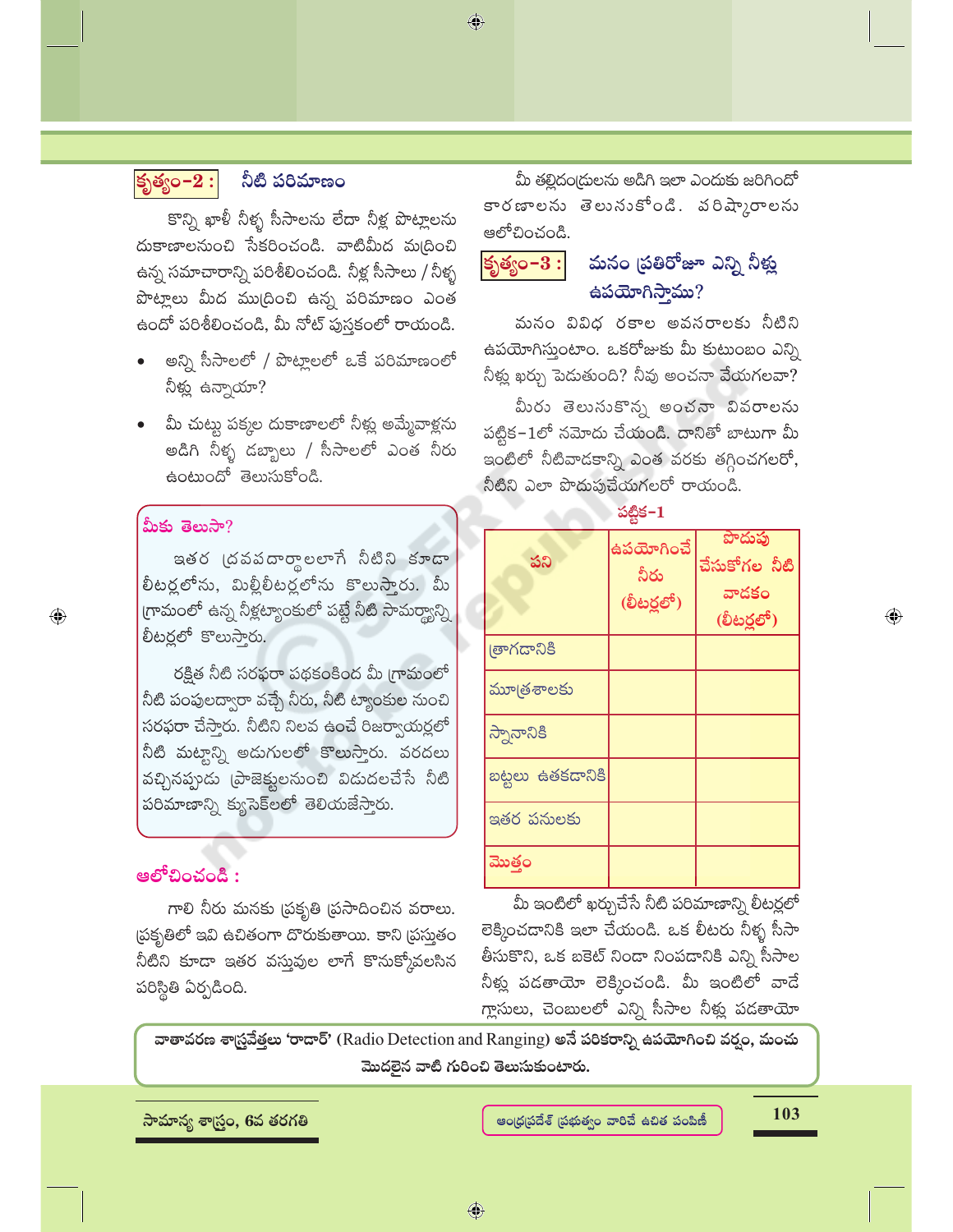లెక్మించండి. మీ ఇంట్లోవారికి అందరికీ కలిపి ఎన్ని బకెట్ల / గ్లాసుల / చెంబుల నీళ్లు ఖర్చవుతాయో తెలుసుకొని లెక్కించండి. (అదే విధంగా నీటి వినియోగాన్ని తగ్గించి ఎంత పరిమాణంగల నీటిని పొదుపుచేయగలరో కూడా లెక్కించండి). మీ కుటుంబానికి ఒక రోజుకు రమారమి ఎన్ని లీటర్ల నీరు అవసరమో లెక్కించగలుగుతారు కదా? ఈ సమాచారం ఆధారంగా వీథి / గ్రామం / పట్టణానికి కావలసిన నీటి పరిమాణాన్ని లెక్కించండి.

ఇది లెక్కించాలంటే జనాభా సంఖ్య కూడా అవసరం అన్న సంగతి మరిచిపోకండి జనాభా వివరాలను మీ ఉపాధ్యాయులను అడిగి తెలుసుకోండి.

- ఒక వ్యక్తి ఒక రోజుకు ఉపయోగించే నీటి లీటర్లు.
- వీధి / గ్రామం / వట్టణ జానాభా .....................................<u>.</u>....<del>...</del>.........
- వీథి / గ్రామము / పట్టణ జనాభా ఒక రోజుకు ఉపయోగించే నీటి పరిమాణం ................... ................... లీటర్లు.
- వీథి / గ్రామం / పట్టణం ఒక నెలకు ఉపయోగించే నీటిపరిమాణం ..................... ............. లీటర్ను.
- వీథి / గ్రామం / పట్టణం ఒక సంవత్సరానికి ఉపయోగించే నీటి పరిమాణం .................. .............................. లీటర్ను.

(పపంచం మొత్తం జనాభాకు ఒక రోజు / ఒక నెల/ఒక సంవత్సరానికి ఎన్ని నీళ్లు కావాలో ఊహించండి.

## మనకు నీక్షు ఎక్కడినుంచి లభిస్తాయి.

మన పరిసరాలలో ఉన్న నీటి వనరుల నుండి మనం నీటిని పొందుతాము. మీ ఊరిలో ఉన్న నీటి వనరులు ఏమిటో చెప్పండి. సాధారణంగా బావులు, కాలువలు, కుంటలు, చెరువులు, నదులు ముఖ్యమైన నీటి వనరులుగా ఉంటాయి.

#### మీకు తెలుసా?

మనకు కావలసిన నీరు నదులు, చెరువులు, కుంటల నుండే కాకుండా పండ్లు, కూరగాయల నుంచి కూడా లభిస్తుంది. పుచ్చ, బత్తాయి వంటి పండ్లు, సొర, దోస వంటి కూరగాయలలో కూడా నీరు ఉంటుంది. ఇలాంటివే మరికొన్ని <u>ఉదాహరణలు ఇవ్వండి. మన బరువులో  $70\%$  నీరే</u> ఉంటుంది. వేసవికాలంలో రసాలనిచ్చే పండ్లను తినమంటారు ఎందుకో ఆలోచించండి.

- మీ గ్రామ్మడజలు ఎక్కడెక్కడనుంచి నీటిని తెచ్చుకుంటారో పట్టిక రాయండి.
- మీ రోజువారీ అవసరాలకు, వంటలకు ఉపయోగించే నీటి వనరులు ఒకటేనా? కాదా? ఎందుకో కారణాలు రాయండి.

 $\textcolor{black}{\textcircled{\ell}}$ 

#### భూమి – నీరు :

భూమిమీద అనేక నీటి వనరులు ఉంటాయి. భూగోళం మొత్తం మీద  $3/4$  వంతు నీటితో నిండి ఉన్నదని మనకు తెలుసు. ఈ నీరంతా మనకు ఉపయోగపడేదేనా? సము(దాలలో నీటిని తాగడానికి ఉపయోగించవచ్చా?

సముద్రాలలో నీరు ఉప్పగా ఉంటుంది. అది మన రోజువారి అవసరాలకు ఉపయోగపడదు. బావులు, చెరువులు, కాలువలు, కుంటలు, నదులలో దొరికే మంచినీరు మాత్రమే మనకు ఉపయోగపడుతుంది.

#### |కృత్యం– $4:$ రక్షిత మంచినీరు

మీ గ్రామ పంచాయితి కార్యాలయానికి వెళ్లి పంచాయితి అధికారిని కలవండి. రక్షిత మంచినీటి

(పపంచవ్యాప్తంగా (పతి సంవత్సం 4000 మందికి పైగా నీటి ద్వారా సం(కమించే వ్యాధుల వల్ల మరణిస్తారు.

నీరు మనకు [పాణాధారం

 $\bigcirc$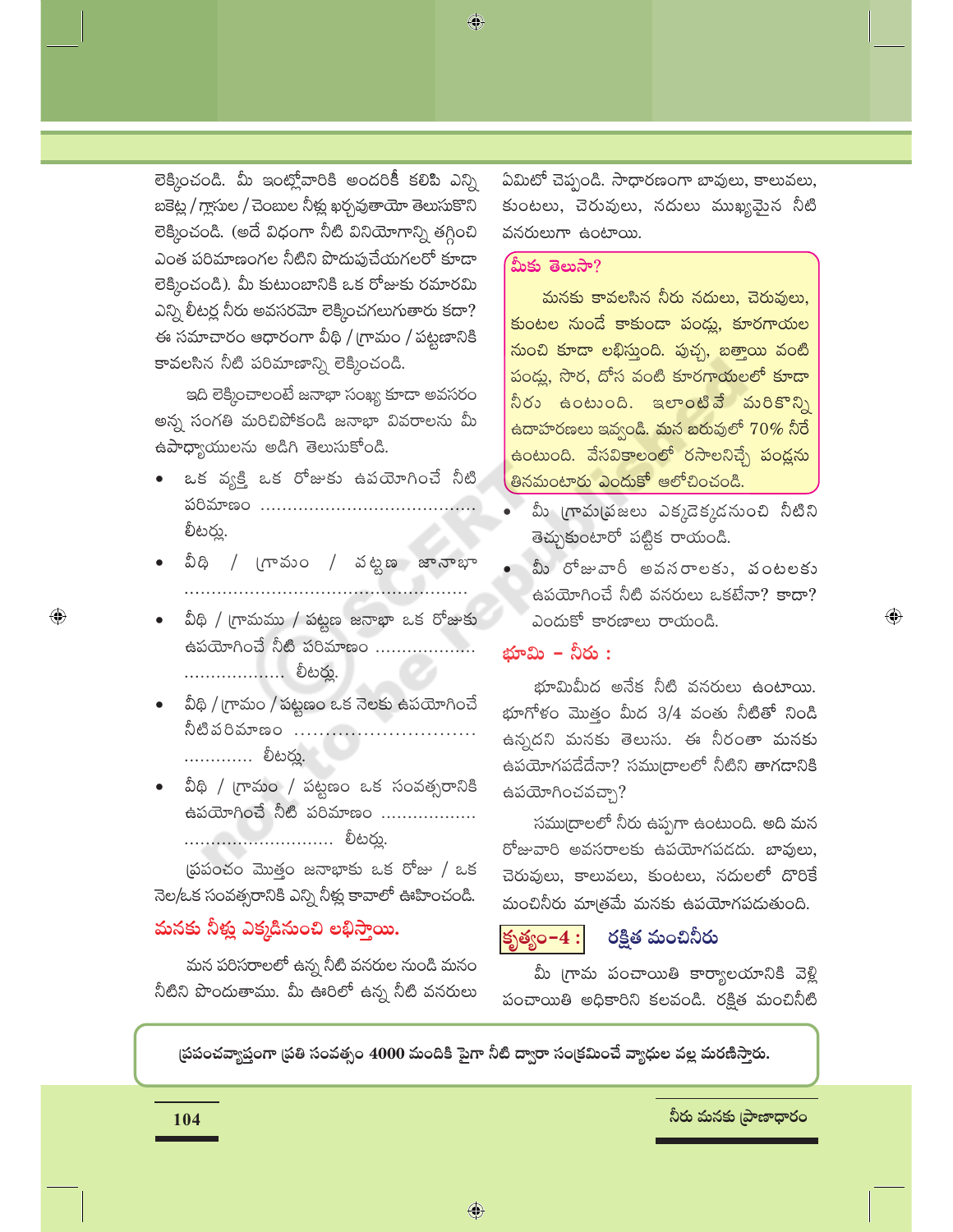సరఫరా గురించి వివరాలను తెలుసుకోండి. ఇంటర్వ్యూ చేయడానికి అవసరమైన <mark>ప్రశ్నప(తం ముందుగా</mark> తయారుచేసుకోవడం మరిచిపోకండి.

మీరు సేకరించిన వివరములను గోడపఱ్రికలో (పదర్శించండి.

## రక్షిత మంచినీటి సరఫరా దశలు

 $\bigoplus$ 



ఫ్లోచార్హులో చూపిన రక్షిత మంచినీటి సరఫరాలోని దశలను పరిశీలించండి. నీటి వనరులనుంచి ఇంటికి చేరవేసేంత వరకు ఏమేమి చేస్తారో ఫ్లోచార్లు ఆధారంగా రాయండి. మీ ఊరిలో నీటి సరఫరా పద్ధతితో పోల్చి చూడండి. ఏమి గమనించారో చెప్పండి.

## కృత్యం-5: బావి ఎలా త్రవ్వతారు?

మీ ఊరిలో ఉండే బావిదగ్గరకు వెళ్లి పరిశీలించండి. దానిలో నీటిని ఏ ఏ అవసరాలకు ఉపయోగిస్తున్నారో తెలుసుకోండి. బావిలో గల నీటి పరిమాణమును అంచనా వేయగలరా? మీ పెద్దలను అడిగి గడిచిన సంవత్సరాలలో బావికిగల నీటిమట్టం గురించిన వివరాలను సేకరించండి.

- నీటి మట్టం స్థిరంగా ఉందా? మారుతోందా?
- బావిని ఎలా త్రవ్వతారు?
- మీరు బోరు బావి త్రవ్వదాన్ని ఎప్పుడైనా చూశారా? పెద్దలను అడిగి బావి / బోరుబావి త్రవ్వే పద్ధతిని తెలుసుకొని మీ నోటు పుసక్తంలో రాయండి.

#### మీకు తెలుసా?

<mark>నల్గొంద జిల్లాలో కృష్ణానది (పవహిస్తున్నప్పటికీ</mark> త్రాగునీటి సమస్య అధికంగా ఉంటుంది. (పకాశం జిల్లాలో కూడా చాలా (పాంతాలలో (పజలు తీ(వ <mark>మైన ఇబ్బందులు పదుతున్నారు. ఫ్లోరోసిస్ వ్యాధిక</mark>ి గురవుతున్నారు. దీనికి కారణం భూగర్భ జలాలు ఫ్లోరిన్తో కలుషితం కావడమే.

భూగర్భ జలాలను తోడుకోడానికి బావులు, బోరుబావులు త్రవ్వతారు. ఇది చాలా కష్టంతో కూడిన పని. ఎంతోమంది పనివాళ్లు ఎంతో (శమపడి బావి త్రవ్వి మనకు నీటిని అందిస్తారు. మనం వారి (శమను అభినందించాలి. దానితోపాటు నీటిని పొదుపుగా వాదదం మన బాధ్యత.

మన పరిసరాలలో ఉండే రకరకాల నీటి వనరుల గురించి తెలుసుకున్నారుకదా! వాటిలో ఉండే నీటి మట్టం గురించి ఆలోచించండి. నీటి వనరులలో నీటి మట్టం వర్షంమీద ఆధారపడిఉంటుంది. వర్వాకాలంలో బావులలో నీటిమట్టం పెరుగుతుంది. వేసవికాలంలో తగ్గిపోతుంది.

వర్వాలు ఎక్కువగా కురిసినా అనలు కురవకపోయినా ఏమి జరుగుతుందో ఆలోచించండి.

## కృత్యం−6 : కరువు − నీటికొరత

నలుగురు , ఐదుగురు విద్యార్థులు చొప్పున జట్లుగా ఏర్పడండి. కింద సూచించిన అంశాలను

నీటి ద్వారా సంక్రమించే వ్యాధులలో 43% దయేరియా వ్యాధులే.

సామాన్య శాౖస్త్రం, 6వ తరగతి

105

 $\textcolor{black}{\textcircled{\ell}}$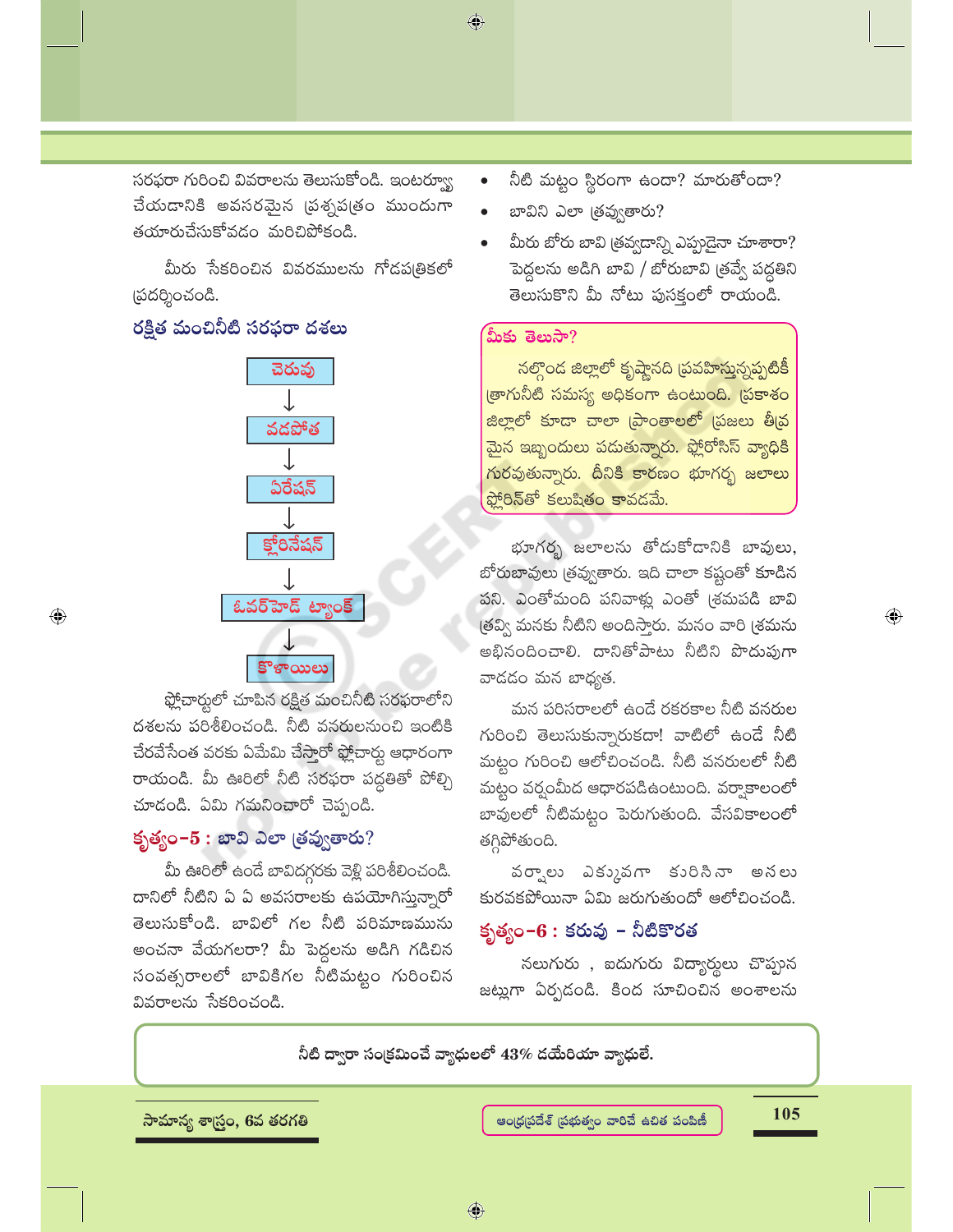జట్టుకు ఒక అంశం చొప్పున ఎంపికచేసుకోండి. ఆ అంశం గురించి జట్టులో చర్చించండి.. జట్టు నివేదికను రూపొందించండి. (పదర్శించండి.

**అంశం–1 :** గత సంవత్సరం కంటే ఈ సంవత్సరం వర్షపాతం తక్కువగా ఉంటే ఏమి జరుగుతుంది?

**అంశం–2 :** ఐదు సంవత్సరాలపాటు సరయిన వర్వాలు కురవకపోతే జరిగే పరిణామాలు ఏమిటి?

**అంశం–3 :** ఒక (పదేశంలో నీటి ఎద్దడి ఏర్పడదానికి  $\varpi$ రితీసే కారణాలు ఏమై ఉంటాయి?

**అంశం–4 :** ఒక (పదేశంలో నీటి ఎద్దడివల్ల ఎదురయ్యే సమస్యలు ఎలా ఉంటాయి?



<mark>సంవత్సరాలపాటు వర్నాలు కురవకపోతే కరువు</mark> ఏర్పదుతుంది. ఈ సమయంలో మనుషులకు ఆహారం, పశువులకు మేత దొరకడం కూడా కష్టమవుతుంది. (తాగు నీటికి తీ(వమైన ఎద్దడి ఏర్పడుతుంది. (పజలు చాలా దూరాలకు వెళ్లి త్రాగునీరు తెచ్చుకోవలసివస్తుంది. నేల ఎండిపోయి వ్యవసాయం చేయడం కష్టమవుతుంది. పంటలు పండకపోవడం వల్ల పనులు లేక (పజలు వలసపోతారు. మన రాష్ట్రంలో అనంతపురం, మహబూబ్ నగర్ జిల్లాలు తీ[వమైన కరువును ఎదుర్కొంటున్నాయి.



 $\bigcirc$ 

## కరువులు మన జీవితాలమీద తీవ్ర ప్రభావాన్ని చూపుతాయి.

gla

 $\bigoplus$ 

రమణ రాసిన ఉత్తరాన్ని చదవండి. (పజల జీవితాల మీద కరువు ఎలాంటి తీ[వమైన [పభావాలను కలుగజేస్తుందో అర్థం చేసుకోండి.

## ప్రియమైన ఫిరోజ్కు,

కిక్ర అక్కడ క్షేమంగా ఉన్నికల అనుకుంటున్నిను. ప్ర/్లుతం కున ఊళ్ల కకువు తీవ్రంగా ఉంది. చొలి  $\frac{1}{2}$ మన్యలు ఎమర్మాంటున్నిము. గత నొలుగైమ <mark>సంవత్సరొలుగా వర్నెలు లేవు. పొలెలక్ని ఎండిపోయాయి.</mark> <u> క్రిళ్లు లేక నేల ళుటలు కొలిపోయింది. పంటలు పండించ</u> రేకుండా ఉన్నిము. భోరుభిక్రులు తబ్వంచడానికి నిన్న భోలెడు డబ్బు ఖర్చుపెట్టిడు. అప్తులు బుగిల<mark>ెయి</mark> తప్ప  $\overline{\phi}$ లతం లేదు. ఐదొరు శిలామిటర్ల దూరం పోయి <u> భారుచివి వగ్గర యుద్ధం చేస్తేత్తు తిగ్గశానికి కాసిని</u> <mark>కుంశా సిళ్లు తెచ్చుకోలేకుండా ఉన్నిము. రోజలు</mark> గడకడం చిలి కష్టంగా ఉంది.

చెలికుంబ ఇప్పటికే గొడ్డుగోది అమ్మకుల <del>వైప</del>రిళాను, టెంగుళురు పెళ్లిస్తాయురు. మేము⁄<mark>కాశా అనే</mark> ఆలాచిస్తున్నెము. నువ్వు మి నిన్న\$ చెప్పి కూ నిన్నకు లక్మఢ్ కొన్నైని పల్ల చుకించమను. ఊలలో కూనిన్న మంశా పేరున్న రైతే అయిని అక్మశ్ కి పల నొలికిని చేస్తాను అంటున్నిడు. నుక్మ్య కూకు ఎలిగై*ని* సాయం చేస్తానని ఆశతో ఉన్నిను.

> ಇಟ್ಲು ని స్నేహితుడు రమం

అభివృద్ధి చెందుతున్న దేశాలలో సంభవించే మరణాలలో 98% కలుషిత నీటివల్లనే జరుగుతున్నాయి.

నీరు మనకు [పాణాధారం

 $\textcolor{black}{\textcolor{black}{\bigcirc}}$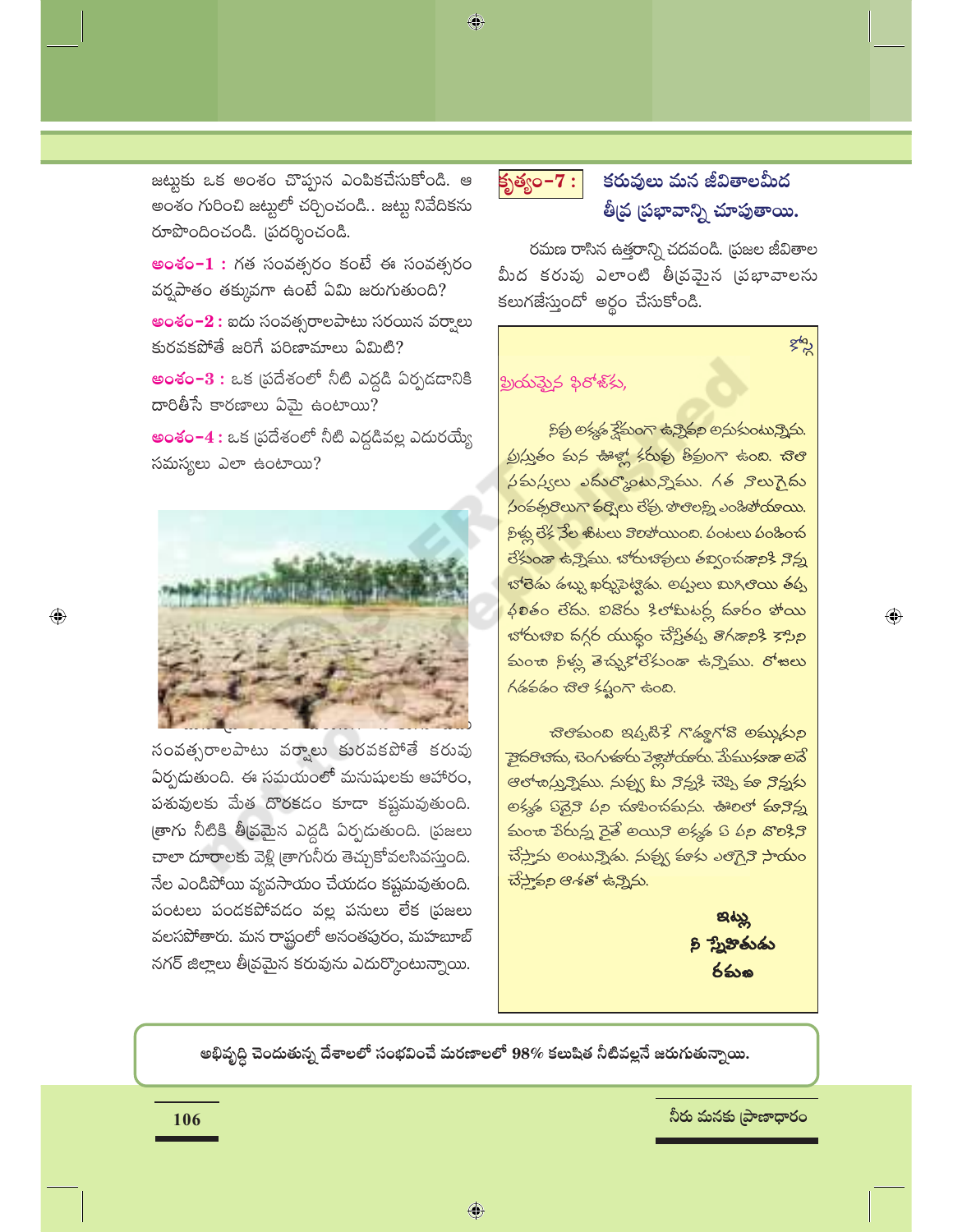- రమణ ఎదుర్కొంటున్న సమస్యలు ఏమిటి? ఎందుకు వచ్చాయి?
- ఫిరోజ్ రమణకు ఏవిధంగా సహాయం చేస్తాడను కుంటున్నావు?

మన రాష్టంలో చాలా జిల్లాల్లో వర్వాభావ పరిస్థితులవల్ల నీటి కరువు ఏర్పడింది. వర్వాలు లేకపోవడం వల్ల రైతులు భూగర్భజలాలమీద ఆధారపడి వ్యవసాయం చేస్తున్నారు.

- ఎక్కువ నీరు అవసరమైన పంటలను పండించడం వల్ల ఇలాంటి [పాంతాలలో ఎలాంటి పరిస్థితులు ఏర్పడతాయి?
- నీటికోసం విచక్షణా రహితంగా బోరుబావులు తవ్వి నీటిని తోడివేస్తే భూగర్భజలాల మీద ఎలాంటి సభావం కలుగుతుంది?

భూగరృజలాలు (కమ(కమంగా ఎందుకు తగ్గిపోతున్నాయో మీ స్నేహితులు ఉపాధ్యాయులతో చర్చించి కారణాలు తెలుసుకోండి. నీటిని పొదుపు చేయడానికి ఏమి చేయవచ్చు?

#### పొదుపు చేద్దాం. కృత్యం– $8:|$

 $\bigoplus$ 

పాఠశాలలో వ్యాయామ పీరియడ్లో ఆటలు ఆడిన తర్వాత మీరు కాట్ల, చేతులు కదుక్కుంటారు కదా. కొళాయి తిప్పి కాళ్లు చేతులు కడుక్కోవడానికి ఎంత సమయం పట్టిందో స్టాప్వాచ్తో లెక్కించండి. తర్వాత కొళాయికింద బకెట్ ఉంచి ఇంతకుముందు కాళ్ళ కదుక్కోవడానికి ఎంత సమయం పట్టిందో అంతసేపు కొళాయి నుంచి నీటిని బకెట్**లోకి పట్టండి (నీటిధా**ర ఒకే విధంగా ఉండడం మాత్రం అవసరం). బకెట్లో ఎన్ని నీళ్లు వచ్చాయో గమనించండి. ఒకరు కాళ్లు, చేతులు కడుక్కోడానికి అంత నీరు అవసరమా? చర్చించండి. ఎంత నీరు పొదుపు చేయవచ్చో లెక్కించండి.

చిన్న పెద్దా తేడా లేకుండా మనం నీటిని వృథా చేసే సందర్భాలను గుర్తించండి. నీటిని పొదుపు చేయడానికి సూచనలు మీ నోటు పుస్తకంలో రాయండి.

 $\bigcirc$ 

#### ద్రకృతి వైపరీత్యాలు – వరదలు కృత్యం- $9:$

నీరులేని పరిస్థితులు కరువులకు దారితీస్తే నీరు ఎక్కువైన సందర్భాలు వరదలకు దారి తీస్తాయి.

కింది చి(తాన్ని చూడండి. వర్వాకాలంలో తరచుగా వార్తాప(తికలలో ఇలాంటి దృశ్యాలను చూస్తూ ఉంటారుకదా! ఇలాంటి పరిస్థితి ఎందుకు కలుగుతుందో జట్లలో చర్చించండి.



ఈ చిత్రంలో ఎలాంటి పరిస్థితులున్నాయి?

- ఈ పరిస్థితి కలగడానికి వర్వాలు కారణమని ఎందుకు అనుకుంటున్నావు?
- వర్వాలు ఒకటే కాకుండా ఇంకా ఏమైన కారణా లున్నాయని భావిస్తున్నారా అవి ఏమై ఉంటాయి?
- మీరు ఎప్పుడైనా ఇలాంటి పరిస్థితిని ఎదుర్కొన్నారా? అప్పుడు ఏమి చేశారు?
- వారా పత్రికలోని వార్తలు లేదా మీ సొంత అనుభవాల ఆధారంగా వరదల గురించి రాయండి.
- నీరు లేకుండా మనం ఒక్కరోజు కూడా జీవించలేము. విచక్షణ లేకుండా నీటిని తోడివేయడం వలన భూగర్భజలం తగ్గిపోయి కరువులు వస్తాయని, నీరు చాలా విలువైనదని

వర్తపునీటిని నిలువచేసుకోలేకపోడం కరువులకు ఒక కారణం.

సామాన్య శాౖస్త్రం, 6వ తరగతి

107

 $\textcolor{black}{\textcircled{\ell}}$ 

 $\bigoplus$